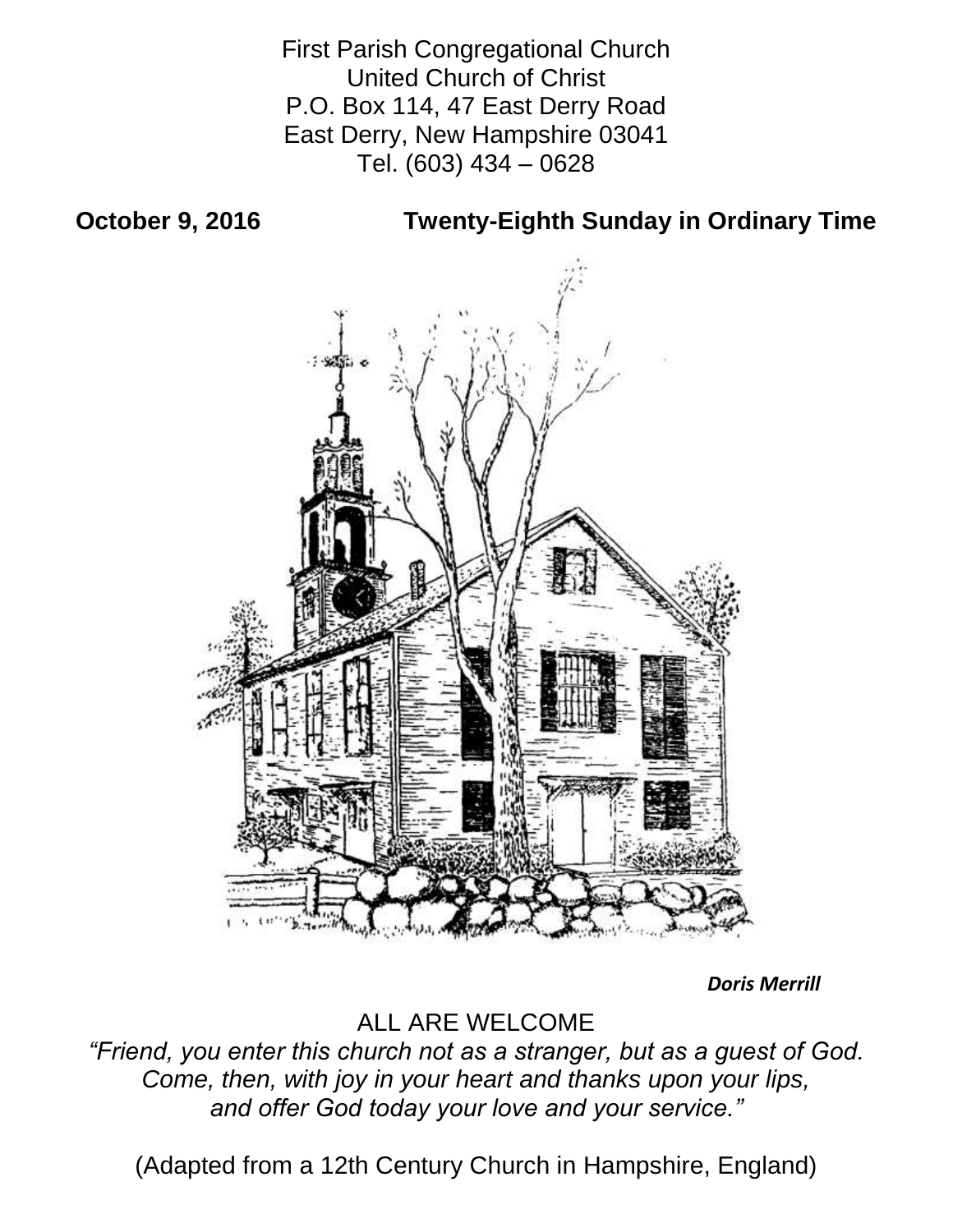**First Parish Congregational Church, United Church of Christ, is a community of faith built upon a firm foundation of worship, prayer and education. In affirming diversity, we are dedicated to welcoming all people who seek the Word of God, Christian fellowship and service to others.**

**In partnership with Christ and led by the Holy Spirit, we reach out to the ever-widening community through active and loving ministry.**

# **WELCOME TO ALL OF GOD'S CHILDREN**

WELCOME & ANNOUNCEMENTS; SHARING JOYS & CONCERNS

# **WE GATHER INTO THE PRESENCE OF GOD**

\*HYMN #4 *"Joyful, Joyful, We Adore Thee"*

# \*CALL TO WORSHIP

- One: A word of encouragement came from prophet to people;
- **All: Live a life that is full – build, plant, eat, love, multiply--**
- One: Pray for your communities
- **All: Keep God in the center of all that is.**
- One: We enter into worship today with hope in our hearts
- **All: For something happens here that reminds us that we can live as God desires**
- One: God has made a promise of faithfulness to us
- **All: and we can trust the promise.**

# \*PRAYER OF INVOCATION

Holy One, as we move into a time of worship this morning, we turn our hearts to you in hope knowing you are near. Bring forth praise from our open hearts, service from our willing hands, and deepen our connection to you and one another. Amen.

\*SONG OF PRAISE **#**756

### **Gloria, Gloria, in excelsius Deo Gloria, Gloria, Alleluia, Alleluia**

# **WE INVITE FORWARD GOD'S YOUNGER DISCIPLES**

*At this time, all children are invited to come forward for the children's offering, and children's time. An offering is not required for participation. All are welcome, especially first time visitors.*

CHILDREN'S OFFERING "*Come as a Child"*

**Come as a child, when He calls you to follow. Just come as a child, for His love is untold. Come as a child, when you seek His communion, For then, all His blessings unfold.**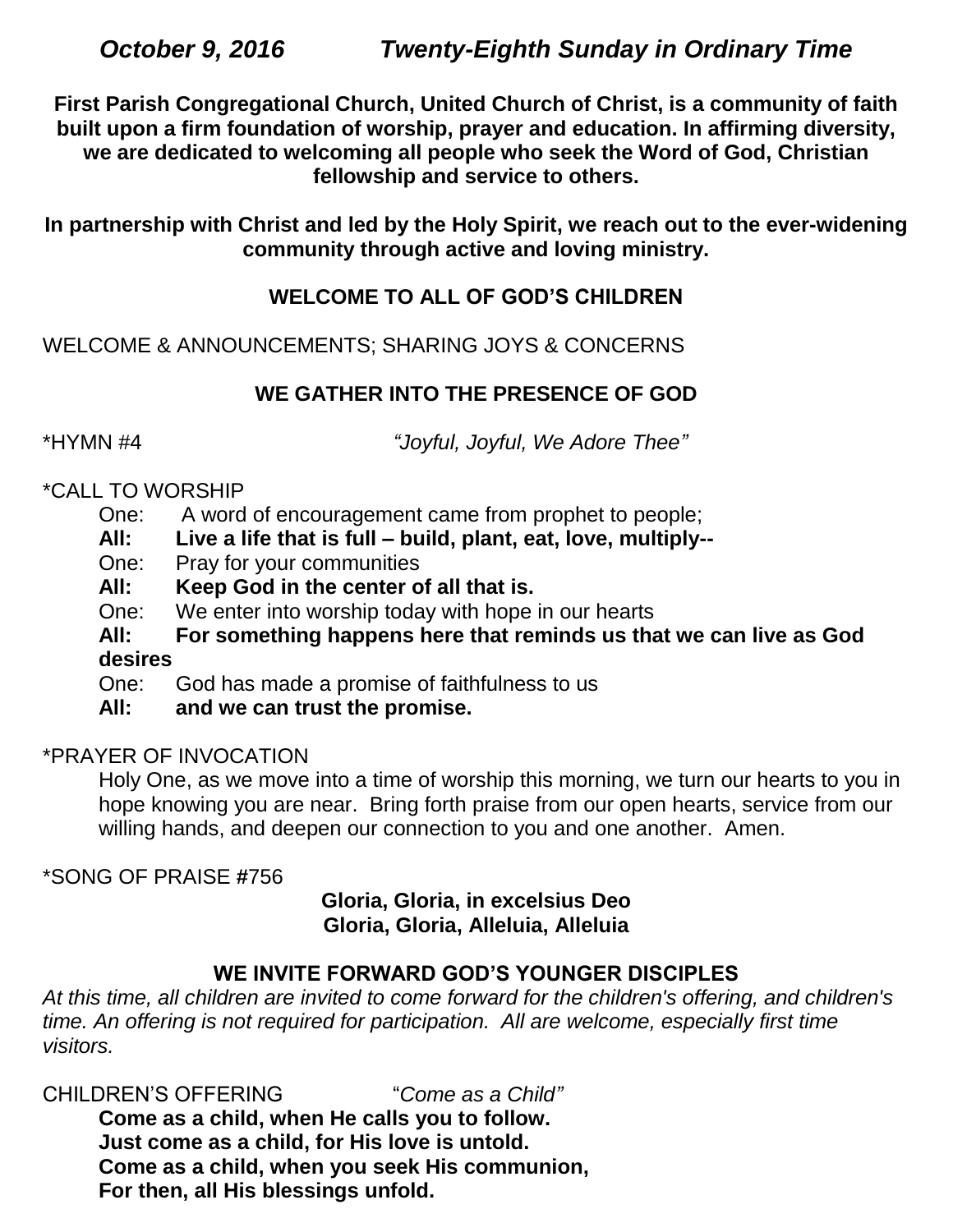#### PRAYER OF DEDICATION (in unison)

**Dear God, we offer you our gifts with thanks and praise, be with us and guide us all of our days. Teach us how to love each other, and to shine your light into the world. Amen.**

CHILDREN'S MESSAGE Ken Williams

#### THE LORD'S PRAYER

**Our Father, who art in heaven, Hallowed be Thy name. Thy kingdom come; Thy will be done; on earth as it is in heaven. Give us this day our daily bread and forgive us our debts as we forgive our debtors. Lead us not into temptation, but deliver us from evil; for Thine is the Kingdom, and the Power, and the Glory forever. Amen**.

(Children and youth may now go to their classes.)

\*HYMN #507 *"Jesus, the Very Thought to Me"*

### **WE RESPOND TO GOD'S LOVE WITH STEWARDSHIP**

STEWARDSHIP MOMENT And According the Measurement of the United STEWARDSHIP MOMENT

#### **WE HEAR GOD'S WORD FOR US**

OLD TESTAMENT Psalm 111 (O.T. p. 622-623)

GOSPEL **Luke 17:11-19** (N.T. p. 82)

SERMON "Giving Thanks (Even When We Don't Want To)" The Rev. Heidi Carrington Heath

CHOIR ANTHEM "Upon This Rock" Pepper Choplin

### **WE RESPOND WITH PRAYER**

PASTORAL PRAYER

CHORAL RESPONSE

### **WE RESPOND WITH OUR FINANCIAL GIFTS**

#### OFFERTORY INVITATION

Jesus tells us that where our treasure is there our hearts may be also. We give not because we must, but because we may. Because gratitude is the appropriate response to God's abundant grace. The morning offering will now be given and received.

OFFERTORY MUSIC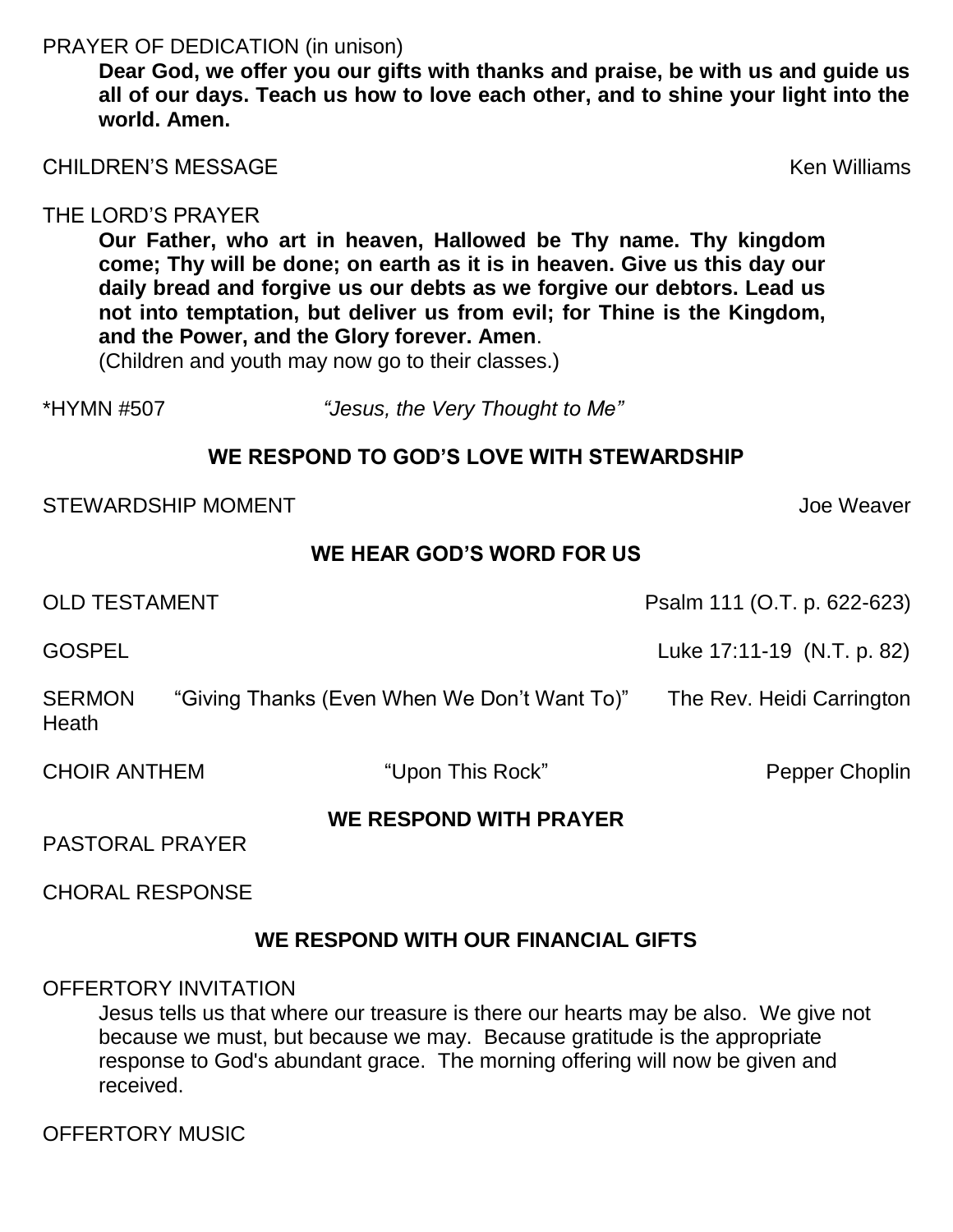#### \*DOXOLOGY #562, verse 1

**Take my gifts and let me love you, God who first of all loved me, gave me light and food and shelter, gave me life and set me free, now because your love has touched me, I have love to give away, now the bread of love is riding, loaves of love to multiply!**

#### \*PRAYER OF DEDICATION

**Lord, richly bless and multiply these offerings of gratitude that all whose lives they touch may know the grace and power of your love. Amen.**

### **WE GO OUT TO LOVE AND SERVE A LOVING, SERVING GOD**

\*HYMN #423 *"Great is Your Faithfulness"*

**BENEDICTION** 

CONGREGATIONAL RESPONSE *God Be With You*

**God be with you till we meet again; By good counsel guide, uphold you, With a shepherd's care enfold you: God be with you till we meet again**.

### **POSTLUDE**

*\*Indicates all that are able may stand.* MINISTERS OF THE CHURC Members of the Congregation DEACONS OF THE MONTH **FREMONTH EXAMPLE 20** Fred Merrill & Jo Worthen LAY READER **Diane Dunn** USHERS Becky Fleury, Verna Elwell, Sue Hunt, & Michael Bryan GREETER(s) Beth Hunter PASTOR The Rev. Dr. Deborah Roof ASSOCIATE PASTOR **The Rev. Heidi Carrington Heath** MUSIC DIRECTOR Susan Handy ACCOMPANIST/ORGANIST Chris Ferrin ADMINISTRATIVE ASSISTANT AND THE SERVICE OF STATISTICS AND THE EMILY Howard

**First Parish Congregational Church, United Church of Christ** PO BOX 114, 47 East Derry Rd East Derry, NH 03041 Tel. 603.434.0628 Fax. 603.437.3001 Office Manager: Emily Howard Email: officemgr@fpc-ucc.org Office Hours: Monday -Thursday 9:00 AM – 3:00 PM Our website [www.fpc-ucc.org](http://www.fpc-ucc.org/) Find us and 'friend us' on Facebook [www.facebook.com/fpcucc](http://www.facebook.com/fpcucc)